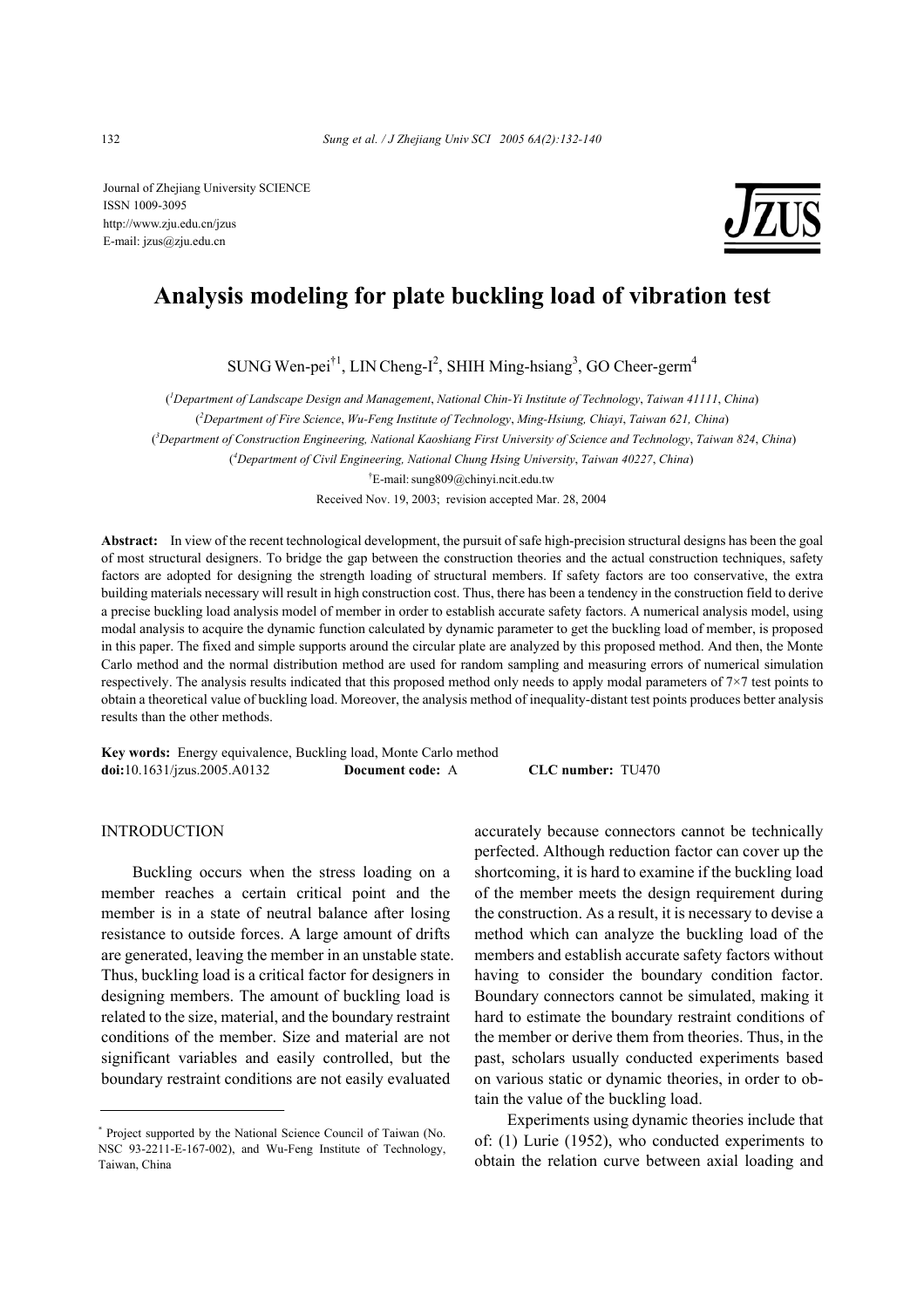the square natural frequency, and get the structural members' bulking load value by using linear extrapolation at the point of frequency  $= 0$ ; (2) Sweet and Genin (1971), Sweet *et al*.(1976; 1977), who used the natural frequency obtained from the results of motion experiments to estimate the buckling load of structural members; (3) Segall and Baruch (1980), who derived the buckling load of flexible poles by conducting motion experiments in conjunction with integral pole equation; (4) Segall and Springer (1986), who used integral equation and motion parameters to get the buckling load value of model members; (5) Go *et al*.(1997), who created a parameter based model to analyze the buckling load of the model members. Richard and Faires (1989) proposed the experiment's main static theory in which the slope of the *W*/*P* vs *W* curve is the buckling load value of the structural members (*P* being the measured structural member loading, *W* the deformation after buckling).

A dynamic analysis model is proposed to acquire buckling load of plate. We used the dynamic measured data from selected test points and by modal analysis got the modal parameters-mode shape and frequency; and then, derived a flexible matrix with the above model parameters. Force analysis was used to get the flexible matrix of equivalent force and the characteristic equation for determining the buckling load of the member. Under the equivalence, the buckling deformation function of the member was derived from the deformation tested at the test points and simulated by Lagrange's Interpolation Equations. In this paper, we took the circular model member of ideal margins and fixed restraints on each side as an example. First, we used the given frequency and the corresponding mode shape to conduct the verification of the analysis model and then discussed the number and location of the test points and the mode shapes composing a linear isolated equation with the 1st, 2nd, 3rd, 4th, 5th, … values extracted from the vibration equation; and also discussed the impact of measured deviation caused by outside factors on buckling load. Monte Carlo Method was used to generate random scatter to simulate the values of measured deviations. Finally, we modeled the elements of the circular model member with simple restraint on each side based on the results of the above analysis, and used finite element analysis method to acquire modal parameters. Then, we verified the dynamic analysis

model with the modal parameters obtained from measured data. The proposed analysis model is applicable to all kinds of loading and boundary conditions.

## ANALYSIS METHOD

## **Simulation function of buckling shape**

Assume that the deformation function of the plate after buckling is  $W(r, \theta)$ ; then, select test points along the vertical direction of plate where lateral displacement is  $D_{ij}$  ( $i, j=1, 2, ..., n$ ). Using Lagrange's Interpolation Function to tie in with lateral displacement  $D_{ij}$  to represent the deformation function of the plate after buckling  $W(r, \theta)$  (Dym, 1974) shown as follows:

$$
W(r,\theta) = \sum_{i=1}^{n} \sum_{j=1}^{n} L_{ij} D_{ij}
$$
 (1)

Where, 
$$
L_{ij} = L_i(r) \times L_j(\theta)
$$
  
\n
$$
= \frac{(r - r_1) \cdots (r - r_{i-1})(r - r_{i+1}) \cdots (r - r_n)}{(r_i - r_1) \cdots (r_i - r_{i-1})(r_i - r_{i+1}) \cdots (r_i - r_n)}
$$
\n
$$
\times \frac{(\theta - \theta_1) \cdots (\theta - \theta_{i-1})(\theta - \theta_{i+1}) \cdots (\theta - \theta_n)}{(\theta_i - \theta_1) \cdots (\theta_i - \theta_{i-1})(\theta_i - \theta_{i+1}) \cdots (\theta_i - \theta_n)}
$$

is Lagrange's interpolation function and  $D_{ij}$  is the test point  $(i, j)$ , lateral displacement.

#### **Energy equivalence**

Assuming a homogeneous and isotropic plate, with radius *a*. When the plate is subjected to external forces  $N_{rr}$ ,  $N_{\theta\theta}$  and shear force  $N_{r\theta}$ , the energy equation can be expressed as follows (Timoshenko and Gere, 1997):

$$
U = \frac{1}{2} \iint_{A} \left[ N_{rr} \left( \frac{\partial W}{\partial r} \right)^2 + \frac{2}{r} N_{r\theta} \left( \frac{\partial W}{\partial r} \frac{\partial W}{\partial \theta} \right) \right]
$$
  
+ 
$$
\frac{1}{r^2} N_{\theta\theta} \left( \frac{\partial W}{\partial \theta} \right)^2 \left] r dr d\theta
$$
  
= 
$$
\frac{1}{2} \iint_{A} \left( N_{rr} [\boldsymbol{D}]_{1 \times r^2}^{\mathrm{T}} [\boldsymbol{L}_r]_{r^2 \times 1}^{\mathrm{T}} [\boldsymbol{L}_r]_{1 \times r^2} [\boldsymbol{D}]_{r^2 \times 1} \right)
$$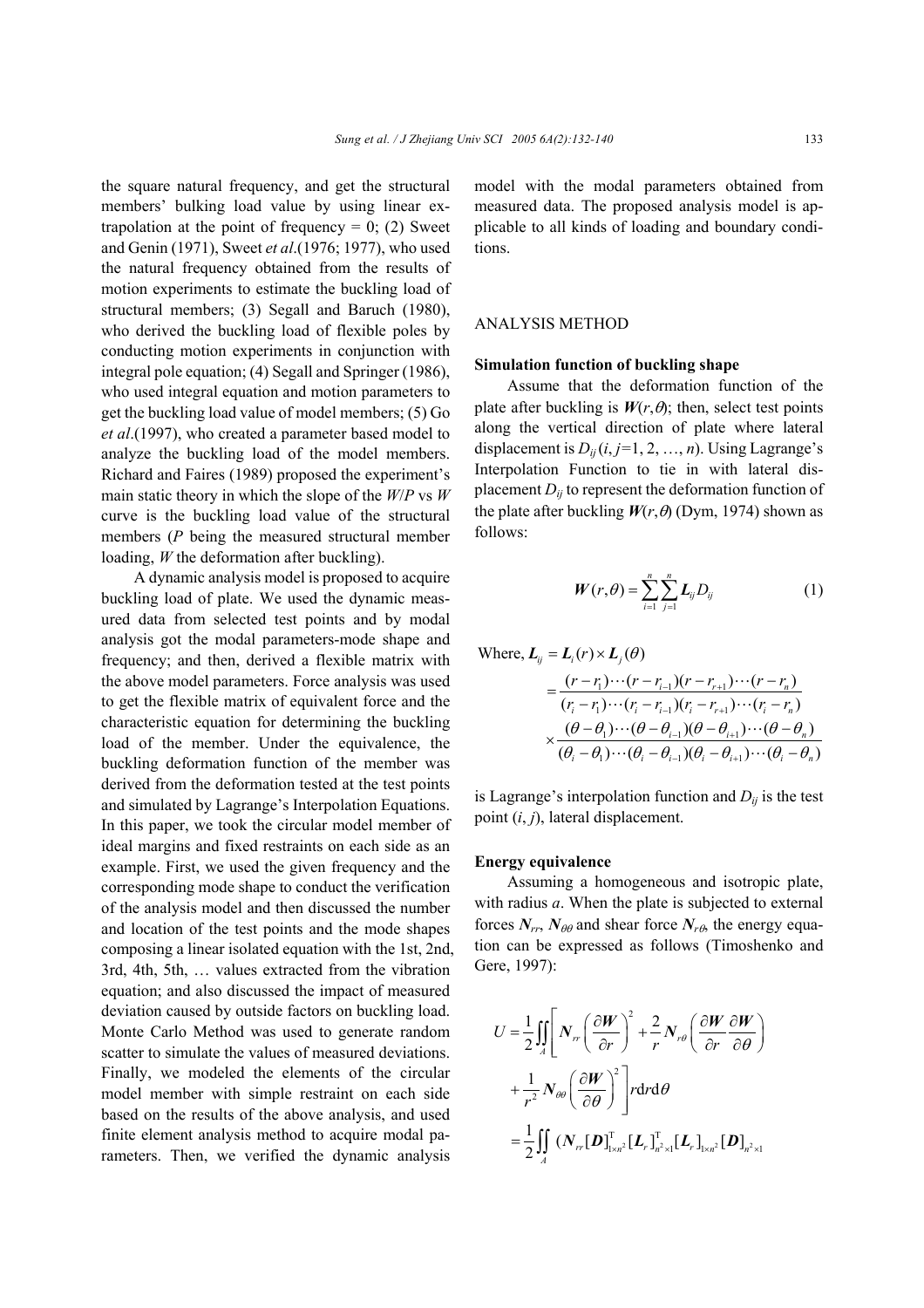$$
+\frac{1}{r}N_{r\theta}\left\{[\bm{D}]_{1\times n^2}^{\mathrm{T}}[\bm{L}_r]_{n^2\times1}^{\mathrm{T}}[\bm{L}_\theta]_{1\times n^2}[\bm{D}]_{n^2\times1}\right\}+\left[\bm{D}\right]_{1\times n^2}^{\mathrm{T}}[\bm{L}_\theta]_{n^2\times1}^{\mathrm{T}}[\bm{L}_r]_{1\times n^2}[\bm{D}]_{n^2\times1}\right\}+\frac{1}{r^2}N_{\theta\theta}[\bm{D}]_{1\times n^2}^{\mathrm{T}}[\bm{L}_\theta]_{n^2\times1}^{\mathrm{T}}[\bm{L}_\theta]_{1\times n^2}[\bm{D}]_{n^2\times1}rdrd\theta
$$
(2)

Where,  $L_r = \frac{\partial L}{\partial r}$ ;  $L_\theta = \frac{\partial L}{\partial \theta}$ .

From the concept of the energy method, the axial and shear forces can be transformed as action force acting on test points. Then substitute  $N_r = N_f(r, \theta)$ ;  $N_{\theta\theta} = Nf_2(r,\theta)$ ;  $N_{r\theta} = Nf_3(r,\theta)$  into Eq.(2). The equivalent force matrix  $[F]_{n^2 \times 1}$  can be acquired through Castigliano's theorem, as follows:

$$
[F]_{n^2 \times 1} = \frac{\partial U}{\partial [D]_{n^2 \times 1}} = N[B]_{n^2 \times n^2} [D]_{n^2 \times 1}
$$
 (3)

Where:

$$
[\boldsymbol{B}]_{n^2 \times n^2} = \iint_A \left\{ f_1 [\boldsymbol{L}_r]_{n^2 \times 1}^{\mathrm{T}} [\boldsymbol{L}_r]_{1 \times n^2} + \frac{1}{a} f_3 \left( [\boldsymbol{L}_r]_{n^2 \times 1}^{\mathrm{T}} [\boldsymbol{L}_\theta]_{1 \times n^2} \right) \right\} + [\boldsymbol{L}_\theta]_{n^2 \times 1}^{\mathrm{T}} [\boldsymbol{L}_r]_{1 \times n^2} + [\boldsymbol{L}_\theta]_{n^2 \times 1}^{\mathrm{T}} [\boldsymbol{L}_r]_{1 \times n^2} + \frac{1}{a^2} f_2 [\boldsymbol{L}_\theta]_{n^2 \times 1}^{\mathrm{T}} [\boldsymbol{L}_\theta]_{1 \times n^2} \right\} r \mathrm{d}r \mathrm{d}\theta,
$$

and  $[D]$  is the displacement matrix.

## **Buckling analysis**

Considering the relation between action [*F*] and displacement [*D*] in the system of equivalent condition. Then use the force method to analyze the following expression:

$$
[D] = [G][F] \tag{4}
$$

Where, [G] is flexible matrix.

 $G(i, j)$  means that applying one unit loading at *j* point, induced the deflection at *i* point. Substituting  $[F]$  in Eq.(3) into Eq.(4) to get the following expression:

$$
[D] = [G][F] = N[G][B][D] \tag{5}
$$

$$
\lambda[\boldsymbol{D}]=[\boldsymbol{G}][\boldsymbol{B}][\boldsymbol{D}] \tag{6}
$$

Where,  $\lambda = 1/N$  is buckling load.

Solving the Eq.(6) to obtain the characteristic solution. The reciprocal of the characteristic solution maximum value is the buckling load.

$$
N_{cr} = 1/\lambda_{\text{max}}\tag{7}
$$

The theoretical model shows that [*B*] and [*G*] are two factors affecting the analysis accuracy of buckling load. When the test point has been determined, we use dynamic measurement and modal analysis to get the modal shape  $\varphi$  and frequency  $\omega$  of the plate to analyze and study the flexible matrix [*G*] with regard to  $[B]$  matrix, and their relations with test positions and number of test points.

#### **Flexible matrix**

The free vibration dynamic equation of circular plate is shown as follows (Meirovitch, 1967):

$$
-D\nabla^4 w = \rho \frac{\partial^2 w}{\partial t^2} \tag{8}
$$

where,  $D = \frac{Eh^3}{4\pi\epsilon_0}$  $12(1 - v^2)$  $D = \frac{Eh^3}{12(1 - v^2)}$  is the deflection rigid-

ity;  $\nabla^2 = \frac{\partial^2}{\partial x^2} + \frac{1}{2} \frac{\partial}{\partial x} + \frac{1}{2} \frac{\partial^2}{\partial y^2}$ 2  $\mu$   $\partial u$   $\mu^2$   $\partial \Omega^2$  $1 \partial 1$  $r^2$  *r*  $\partial r$  *r*<sup>2</sup>  $\partial \theta$  $\nabla^2 = \frac{\partial^2}{\partial x^2} + \frac{1}{2} \frac{\partial}{\partial y} + \frac{1}{2} \frac{\partial}{\partial z}$  $\partial r^2$  r  $\partial r$  r<sup>2</sup>  $\partial$  is harmonic differential operator and  $\nabla^2 \nabla^2 = \nabla^4$  is biharmonic differential operator.

Assuming deformation function is  $w(r, \theta, t)$ , and after using variable separation method to solve Eq.(8), the deformation function can be expressed as follows:

$$
w(r, \theta, t) = \sum_{i=1}^{n} \varphi_i(r, \theta) T_i(t)
$$
 (9)

where,  $\varphi_i(r, \theta)$  is the *i*th Modal Shape.

Then substitute Eq. $(9)$  into Eq. $(8)$  to derive the following expression:

$$
\frac{D}{\rho} \cdot \frac{\nabla^4 \varphi_i}{\varphi_i} = -\frac{T_i''}{T_i} = \omega_i^2 \tag{10}
$$

where,  $\omega_i$  is the natural frequency for the *i*th modal shape and  $T_i$  is the time function of free vibration.

$$
T_i'' + \omega^2 T_i = 0 \tag{11}
$$

$$
D\nabla^4 \varphi_i - \rho \omega^2 \varphi_i = 0 \tag{12}
$$

The forced vibration dynamic equation of circular plate is shown as follows (Meirovitch, 1967):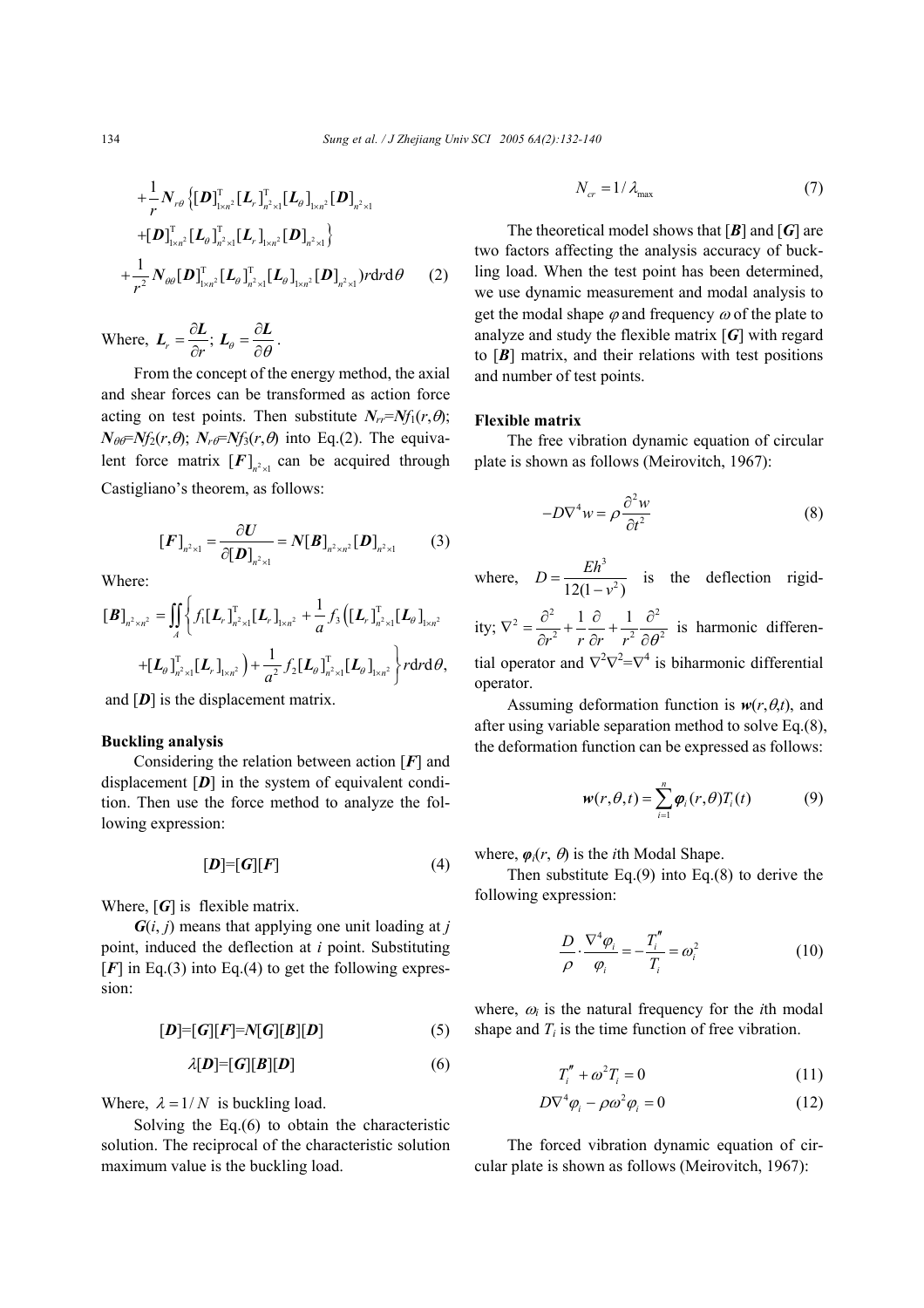$$
D\nabla^4 w + \rho \frac{\partial^2 w}{\partial t^2} = f(r, \theta, t)
$$
 (13)

where,  $f(r, \theta, t)$  is the external force applied on the circular plate.

Assuming the deformation function is  $w_f(r, \theta, t)$ and given as:

$$
w_f(r, \theta, t) = \sum_{i=1}^n \varphi_i(r, i) \psi_i(t)
$$
 (14)

where,  $\psi_i(t)$  is time function of forced vibration.

Eq.(14) can be substituted into Eq.(13), then, multiplied by  $\varphi_i(r, \theta)$  and integrated over the area of the circular plate to get the following equation:

$$
\sum_{i=1}^{\infty} \psi_i'' \iint_A \varphi_i \varphi_j \rho r dr d\theta + \sum_{i=1}^{\infty} \psi_i \iint_A (D\nabla^4 \varphi_i) \varphi_j r dr d\theta
$$
\n
$$
= \iint_A f(r, \theta, t) \varphi_j r dr d\theta \qquad (15)
$$

Using the characteristics of Modal Orthogonal, Eq.(16) can be rearranged as follows:

$$
\iint_{A} \varphi_{i} \varphi_{j} \rho r dr d\theta = M_{i} \delta_{ij}
$$
 (16)

where,  $\delta_{ii} = \begin{cases} 0 \\ 1 \end{cases}$  $\binom{ij}{\ }1$  $i \neq j$  $\delta_{ij} = \begin{cases} 0 & i \neq j \\ 1 & i = j \end{cases}$  and  $M_i = \iint_A \varphi_i^2 \rho r dr d\theta$  is gen-

eralized mass.

Assuming the external force  $f(r, \theta, t)$  as a period centralized force applied at the test point.

$$
f(r, \theta, t) = \delta(r - \xi)\delta(\theta - \eta) \times \sin(\Omega t)
$$
 (17)

where,  $δr−ξ$ ) is the Dirac Delta Function.

The properties of Dirac Delta Function are shown as follows:

$$
\delta(r-\xi)\begin{cases} 0 & |r-\xi|\varepsilon\\ \frac{1}{2\varepsilon} & |r-\xi|\langle\varepsilon \rangle\end{cases}
$$

$$
\int_0^a \delta(r-\xi)dr = \begin{cases} 0 & \xi \ge a; \xi \le 0\\ 1 & a > \xi > 0 \end{cases}
$$

Then, Eq.(17) can be integrated to get the following equation:

$$
f_i(r, \theta, t) = \iint_A \delta(r - \xi) \delta(\theta - \eta) \sin(\Omega t) r dr d\theta
$$
  
=  $\xi \sin(\Omega t)$  (18)

Substitution of Eqs. $(12)$ ,  $(16)$  and  $(18)$  into Eq.(15), yields the following equation.

$$
M_j \psi_j'' + M_j \omega^2 \psi_j = \varphi_j(\xi, \eta) \sin(\Omega t) \tag{19}
$$

Substitution of initial conditions  $\psi_i'(0) = \psi_i(0) = 0$ into Eq.(19) and use of Inverse Laplace Transform yield  $\psi(t)$  as:

$$
\psi(t) = \frac{r\varphi_j(\xi, \eta)\xi}{M_j\omega_j^2 \left[1 - \left(\frac{\Omega^2}{\omega_j^2}\right)\right]} \left[\sin(\Omega t) - \frac{\Omega}{\omega_j}\sin(\omega_j t)\right] (20)
$$

Substitute Eq.(20) into Eq.(14) to obtain  $w(r, \theta, t)$ shown as follows:

$$
\boldsymbol{w}_f(r,\theta,t) = \sum_{i=1}^{\infty} \boldsymbol{\varphi}_i(r,\theta) \boldsymbol{\psi}_i(t)
$$

$$
= \frac{r \xi \boldsymbol{\varphi}_i(r,\theta) \boldsymbol{\varphi}_j(\xi,\eta)}{M_j \omega_j^2 \left[1 - \left(\frac{\Omega^2}{\omega_j^2}\right)\right]} \left[\sin(\Omega t) - \frac{\Omega}{\omega_j} \sin(\omega_i t)\right] (21)
$$

If  $\Omega \rightarrow 0$ , the external force approaches static load and the influence function can be shown as follows:

$$
G(r, \theta, \xi, \eta) = \lim_{\Omega \to 0} \frac{w(r, \theta, t)}{f(t)} = \sum_{i=1}^{\infty} \frac{\varphi_i(r, \theta) \varphi_i(\xi, \eta) r}{M_i \omega_i^2}
$$

$$
= \frac{r \varphi_i(r, \theta) \varphi_j(\xi, \eta)}{M_i \omega_i^2 \left[1 - \left(\frac{\Omega^2}{\omega_j}\right)\right]} \left[\sin(\Omega t) - \frac{\Omega}{\omega_j} \sin(\omega_i t)\right]
$$
(22)

where, Parameter  $G(r, \theta, \xi, \eta)$  represents the induced deflection at test point  $(r, \theta)$ , one unit load is applied at the test point  $(\xi, \eta)$ , which is the flexible matrix.

Use of the three-point method of Simpson's rule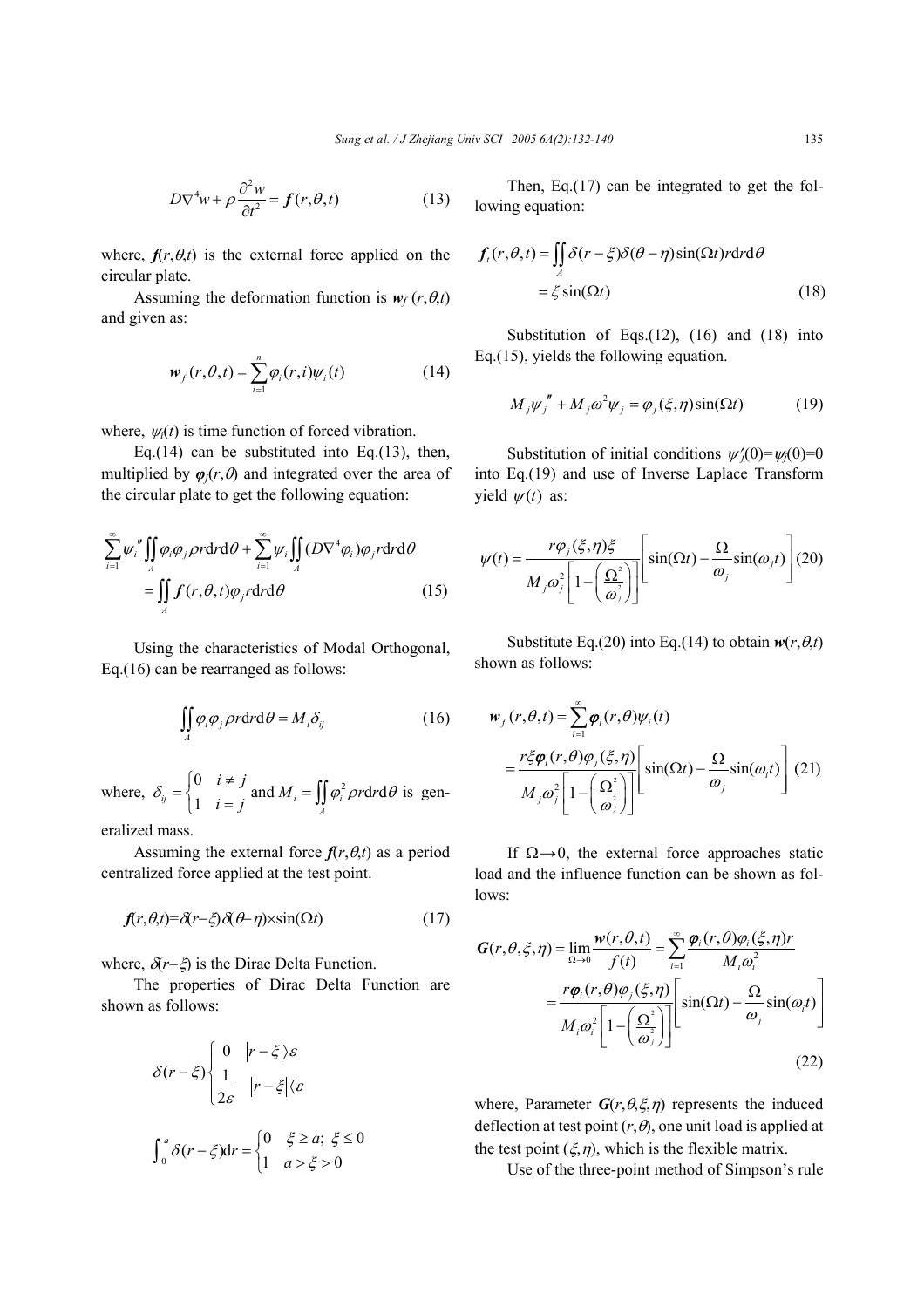yields the following expression for generalized mass *Mi*.

$$
M_i = \iint_A \varphi_i^2 \rho r dr d\theta = \frac{h_r h_\theta}{9} \sum_{i=1}^m \sum_{j=1}^n f_{ij} C_i C_j
$$
 (23)

The used constant values of Eq.(23) are:

*Ci*=1 For *i*=1, *m C<sub>i</sub>*=2 For *i*=odd;  $\neq$ 1, *m Ci*=4 For *i*=even *Cj*=1 For *j*=1, *n Cj*=2 For *j*=odd; ≠1, *n Cj*=4 For *j*=even

#### VERIFICATION OF THEORETICAL MODEL

## **Error of simulation**

The measured error of numerical analysis test is used in the Monte Carlo method for sampling random variable, following the normal distribution model. The obtained error of simulation  $err_i$  is multiplied by dynamic parameters−natural frequency <sup>ω</sup>*i* and modal shape  $\varphi_i(r, \theta)$  and then substituted into the theoretical model before proceeding with the numerical analysis. The buckling load of circular plate with error of simulation can be acquired. The natural frequency and modal shape with error of simulation are as follows:

$$
\omega_i^{err} = \omega_i \times err_1, \quad \varphi_i^{err} = \varphi_i \times err_2 \tag{24}
$$

where, *err*<sub>1</sub> and *err*<sub>2</sub> are simulation errors.

The normal random variable is produced through the uniform distribution random variation on the central limit theorem. The distribution situation is 99.7% of the weight factor plus/minus 100%. The standard deviation is 1/3. This diagram is shown in Fig.1. The normal random variable of  $RAN_n$  is shown as:

$$
RAN_n = \frac{\sigma}{\sqrt{n/12}} \sum_{i=1}^n (RAN_u)_i + (\mu - \frac{n}{2} \frac{\sigma}{\sqrt{n/12}})
$$
 (25)

where, *n* is the number of the selected distribution random variables. There are 1000 points for this paper; u is the mean value of normal distribution and  $\sigma$  is the



**Fig.1 A diagram of standard normal distribution** 

standard deviation of normal distribution.

$$
RAN_u = X_u/M \tag{26}
$$

where,  $RAN_u$  is the uniform random variable between 0 and 1,  $X_u$  is the random variable and *M* is the unit length for sampling.

## **Influence parameters for buckling load of circular plate**

In order to study the influence of position of selected test point, number of selected points and simulation of modal shape on the results of analysis of the buckling load of circular plate, using the given theoretical solution of buckling load, the constrain boundary conditions of a circular plate with uniform axial load *Nrr*, applied on it, as an example. The material properties of the circular plate are given in Table 1.

| Table 1 Material properties of circular plate |  |  |  |  |  |
|-----------------------------------------------|--|--|--|--|--|
|-----------------------------------------------|--|--|--|--|--|

| Deflected rigidity $D$ | Area of mass $\rho$   | Radius <i>a</i> |
|------------------------|-----------------------|-----------------|
| $(kg \cdot cm^2)$      | (kg/cm <sup>2</sup> ) | (cm)            |
|                        |                       |                 |

The feasibility study of this proposed theoretical analysis model of buckling loads used the given theoretical formula of natural frequency and modal shape where the boundary conditions of circular plate are fixed. The analysis results are shown in Tables 2 and 3. Table 2 is composed of five modal shapes for analysis of the simulation effects of modal shapes. The analysis results indicated that the comparison of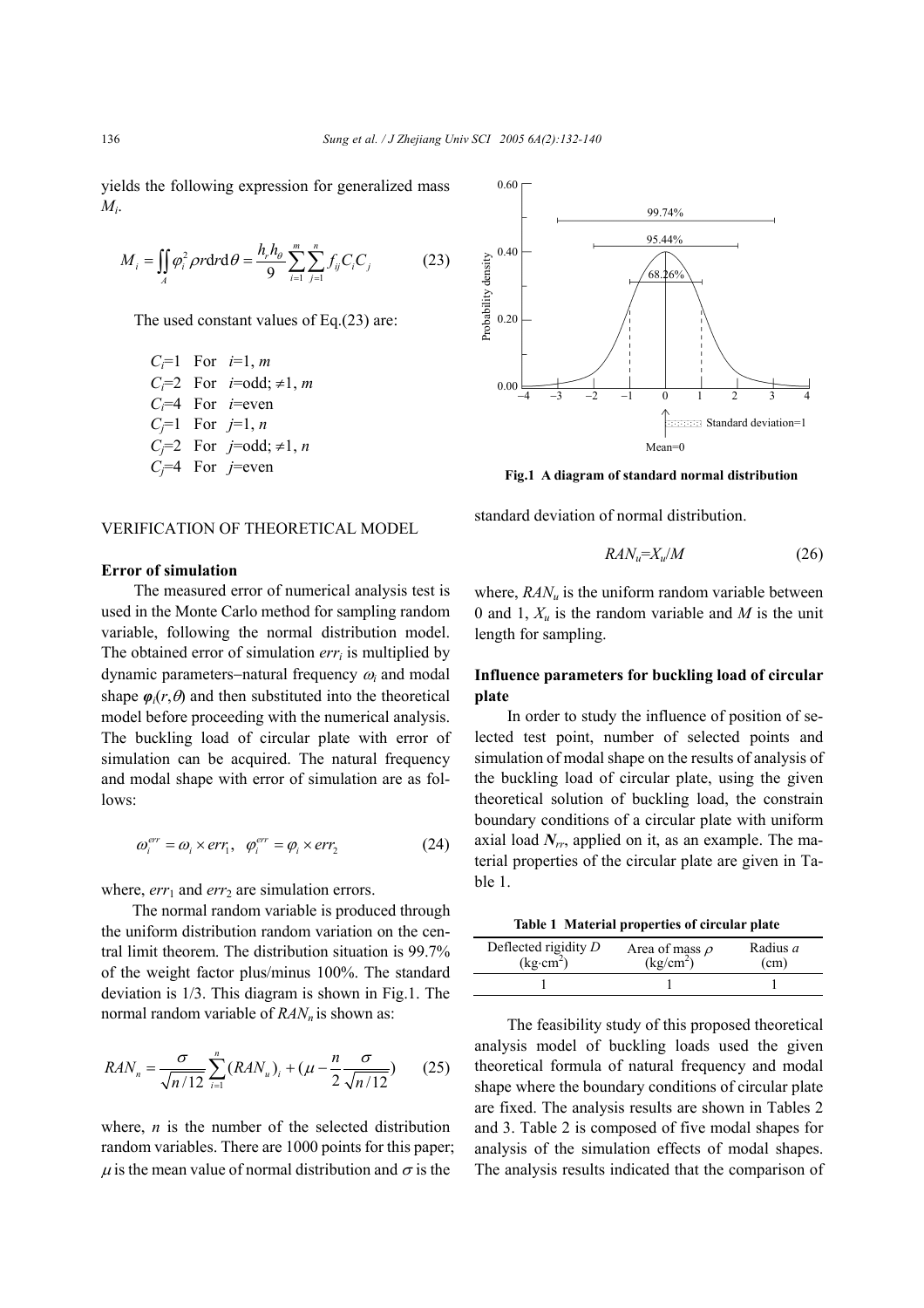analysis solution and theoretical solution of buckling load had barely 1.5% error number of test points  $7\times7$ using equidistant test point and not equidistant test point. Table 3 is the simulation results of  $7\times7$  test points with equidistant test point. The analysis results show that more accurate buckling load of circular plate can be acquired by using simulation model, which buckling load is obtained by the second mode. The positions of test points of equidistant test point and inequality-distant test point are shown in Tables 4, 5 and 6.

The theoretical formulas of natural frequency and modal shape of circular plate with fixed support are expressed as Eqs.(27) and (28) respectively.

$$
\boldsymbol{\omega}_{mn} = \left(\frac{m}{2} + n\right)^2 \frac{\pi^2}{\alpha^2} \sqrt{\frac{D}{\rho}} \quad \text{for large } n \qquad (27)
$$

where, *a* is the radius and *m*,  $n=1, 2, ...$ 

$$
W_{mnc} = A_{mnc} \begin{bmatrix} I_m(\boldsymbol{\beta}_{mn}a)J_m(\boldsymbol{\beta}_{mn}r) \\ -J_m(\boldsymbol{\beta}_{mn}a)I_m(\boldsymbol{\beta}_{mn}r) \end{bmatrix} \cos(m\theta)
$$
  
\n
$$
W_{mns} = A_{mns} \begin{bmatrix} I_m(\boldsymbol{\beta}_{mn}a)J_m(\boldsymbol{\beta}_{mn}r) \\ -J_m(\boldsymbol{\beta}_{mn}a)I_m(\boldsymbol{\beta}_{mn}r) \end{bmatrix} \sin(m\theta)
$$
  
\n
$$
m, n = 1, 2, ... \qquad (28)
$$

|  |  |  |  |  | Table 2 The buckling load of fixed support of circular plate bearing uniform unit axial load $(N_{rr} = 1)$ |
|--|--|--|--|--|-------------------------------------------------------------------------------------------------------------|
|--|--|--|--|--|-------------------------------------------------------------------------------------------------------------|

| Test point arrangement       | No. of test points | Analysis solution | Theoretical solution | Error ratio |
|------------------------------|--------------------|-------------------|----------------------|-------------|
| Equidistant test point       | $5\times5$         | 35.270            | 14.684               | $+140.19%$  |
|                              | $7\times7$         | 14.895            | 14.684               | $+1.4376\%$ |
|                              | $9\times9$         | 14.872            | 14.684               | $+1.1127\%$ |
| Not equidistant test point 1 | $5\times5$         | 18.021            | 14.684               | $+22.725%$  |
|                              | $7\times7$         | 14.879            | 14.684               | $+1.3279%$  |
|                              | $9\times9$         | 14.838            | 14.684               | $+1.0488%$  |
| Not equidistant test point 2 | $5\times5$         | 17.898            | 14.684               | $+21.888%$  |
|                              | $7\times7$         | 14.869            | 14.684               | $+1.2599\%$ |
|                              | $9\times9$         | 14.842            | 14.684               | $+1.0760\%$ |

**Table 3 The influence of number of modes shape for buckling load** 

| No. of test points | No. of modal shape | Analytical solution | Theoretical solution | Error ratio |
|--------------------|--------------------|---------------------|----------------------|-------------|
|                    | The first mode     | 15.196              | 14.684               | $3.483\%$   |
| $7\times7$         | The second mode    | 14.911              | 14.684               | 1.548 %     |
|                    | The third mode     | 14.911              | 14.684               | 1.544 %     |
|                    | The forth mode     | 14.902              | 14.684               | 1.485 %     |
|                    | The fifth mode     | 14.895              | 14.684               | 1.438 %     |
|                    |                    |                     |                      |             |

**Table 4 Coordinates positions of equidistant test points of circular plate** 

| No. of test points | Aspect             | Position                                                         |
|--------------------|--------------------|------------------------------------------------------------------|
| $5\times5$         | $r$ direction      | 0, $a/4$ , $a/2$ , $3a/4$ , a                                    |
|                    | $\theta$ direction | $0, \pi/2, \pi, 3\pi/2, 2\pi$                                    |
| $7\times7$         | $r$ direction      | 0, $a/6$ , $a/3$ , $a/2$ , $2a/3$ , $5a/6$ , a                   |
|                    | $\theta$ direction | $0, \pi/3, 2\pi/3, \pi, 4\pi/3, 5\pi/3, 2\pi$                    |
| $9\times9$         | $r$ direction      | 0, $a/8$ , $a/4$ , $3a/8$ , $a/2$ , $5a/8$ , $3a/4$ , $7a/8$ , a |
|                    | $\theta$ direction | $0, \pi/4, \pi/2, 3\pi/4, \pi, 5\pi/4, 3\pi/2, 7\pi/4, 2\pi$     |
|                    |                    |                                                                  |

|  |  | Table 5 Coordinates positions of not equally test point 1 of circular plate |
|--|--|-----------------------------------------------------------------------------|
|  |  |                                                                             |

| No. of test points | Aspect             | Position                                                             |
|--------------------|--------------------|----------------------------------------------------------------------|
| $5\times5$         | $r$ direction      | 0, a/5, a/2, 4a/5, a                                                 |
|                    | $\theta$ direction | $0, \pi/2, \pi, 3\pi/2, 2\pi$                                        |
| $7\times7$         | $r$ direction      | 0, $a/8$ , $a/4$ , $a/2$ , $3a/4$ , $7a/8$ , a                       |
|                    | $\theta$ direction | $0, \pi/3, 2\pi/3, \pi, 4\pi/3, 5\pi/3, 2\pi$                        |
| $9\times9$         | $r$ direction      | 0, $a/10$ , $a/5$ , $3a/10$ , $a/2$ , $7a/10$ , $4a/5$ , $9a/10$ , a |
|                    | $\theta$ direction | $0, \pi/4, \pi/2, 3\pi/4, \pi, 5\pi/4, 3\pi/2, 7\pi/4, 2\pi$         |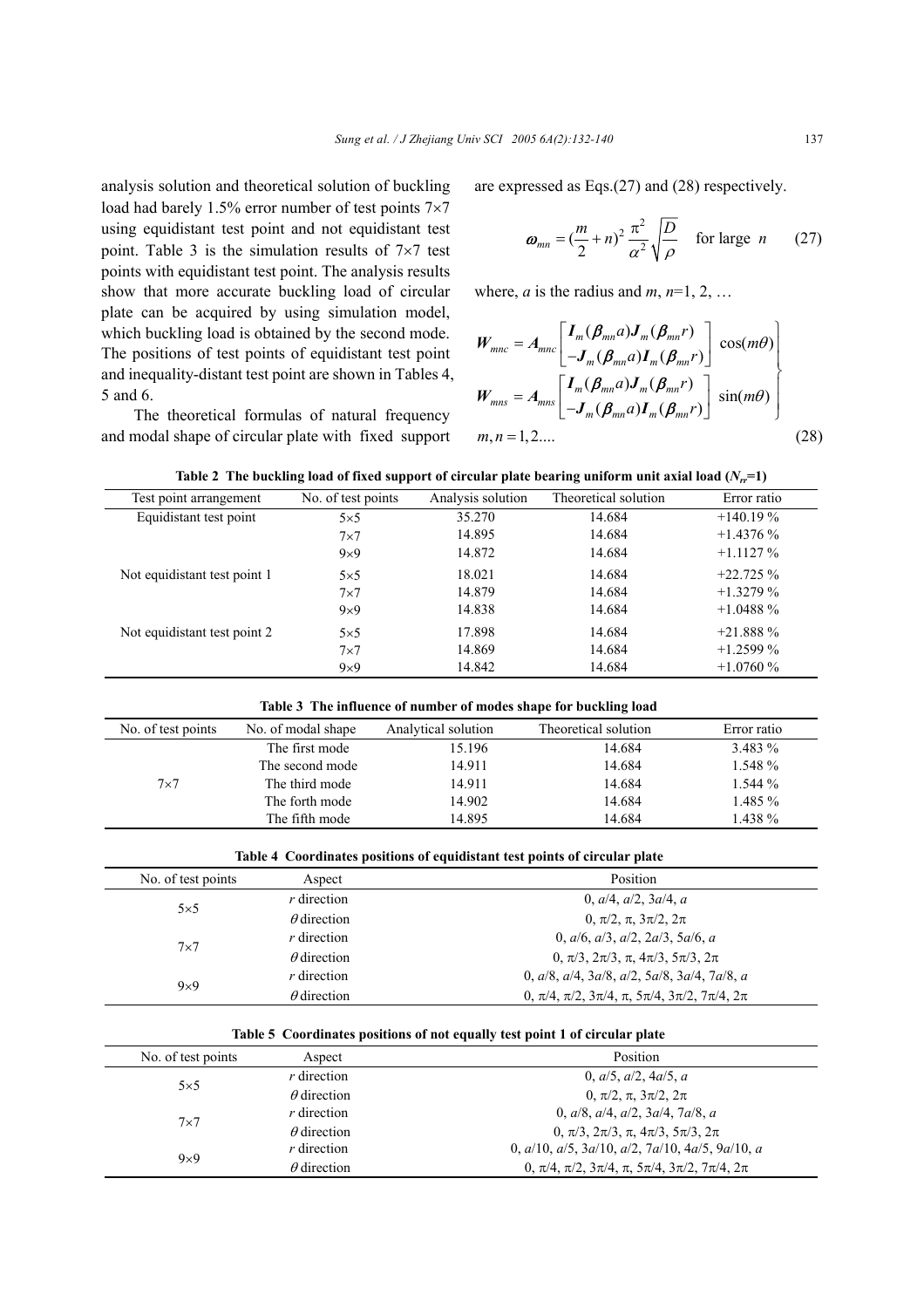Then, the circular plate with simple support is used as an example. According to the analysis results of Table 2, the 7×7 equidistant and not equidistant test points of the finite element method were selected to calculate modal parameters of natural frequency and modal shape. The theoretical buckling load with simple support of circular plate bearing uniform unit axial load  $N_{rr}$  and composed of five modal shapes, was derived and used for simulating the analysis modal shape. The analysis solutions were close to the theoretical solutions, shown in Table 7. These results indicate that the analysis method employing vibration experiment conjunction with modal analysis method to obtain the buckling load of a structural member is certainly practicable.

## OUTCOME OF ERROR ANALYSIS

The error produced in the experimental measurement and having bearing on the theoretical analysis model for obtaining the buckling load of structural members was investigated using 7×7 equidistant test points with cyclic fixed support of circular plate as an example. As regards five sets with maximum measuring error of 2%, 4%, 6%, 8% and 10%, it is noteworthy that one thousand simulations experiments were set up for each of the simulations. The analysis results are shown in Tables 8 and 9. These analysis results revealed that the error scope of dynamic measuring theoretical model of buckling load accorded with the increase of the maximum measuring error.

## **CONCLUSION**

The proposed theoretical analysis method using dynamic measurement to acquire the buckling load of the structural member is truly feasible. The advantages of this proposed analysis model are: (1) it is not constrained by the boundary conditions; (2) there is no need to apply axial load; (3) there is no need to know the detailed material properties. Only the modal parameters–natural frequency and mode shape are required by this analysis model to figure out the buckling load.

Take a circular plate using fixed cyclic support as an example for using this proposed analysis model to analyze its buckling load with equidistant and not equidistant test points. The analysis results revealed that this proposed method only needs to apply the modal parameters of  $7\times7$  test points for acquiring the theoretical approximate values of buckling load. Moreover, the analysis method using not equidistant test points produces better analysis results, mainly because that the test points of this method gather around the inflection point of the deformation curve.

The results of error simulation experiment indicated (1) the error range of the buckling load enlarges with the increase of the maximum measured error; (2) in order to obtain more exact analysis solution of the buckling load with minimum error, doing the calculation several times and getting the mean value of them is suggested.

| No. of test points | Aspect             | Position                                                             |  |  |  |
|--------------------|--------------------|----------------------------------------------------------------------|--|--|--|
| $5\times5$         | $r$ direction      | 0, $a/5$ , $2a/5$ , $7a/10$ , a                                      |  |  |  |
|                    | $\theta$ direction | $0. \pi/2. \pi. 3\pi/2. 2\pi$                                        |  |  |  |
|                    | $r$ direction      | 0, $a/8$ , $a/4$ , $3a/8$ , $7a/12$ , $19a/24$ , a                   |  |  |  |
| $7\times7$         | $\theta$ direction | $0. \pi/3. 2\pi/3. \pi. 4\pi/3. 5\pi/3. 2\pi$                        |  |  |  |
|                    | $r$ direction      | 0, $a/10$ , $a/5$ , $3a/10$ , $2a/5$ , $3a/5$ , $4a/5$ , $9a/10$ , a |  |  |  |
| $9\times9$         | $\theta$ direction | $0, \pi/4, \pi/2, 3\pi/4, \pi, 5\pi/4, 3\pi/2, 7\pi/4, 2\pi$         |  |  |  |

**Table 6 Coordinates positions of not equally test point 2 of circular plate** 

Table 7 The buckling load with simple support of circular plate bearing uniform unit axial load  $(N<sub>r</sub>=1)$ 

| No. of test points | Style of test point    | Analytical solution | Theoretical solution | Error ratio |
|--------------------|------------------------|---------------------|----------------------|-------------|
| $7\times7$         | Equidistant test point | 4.263               | 4.204                | 1.483%      |
|                    | Not equidistant point  | 4.248               | 4.204                | $1.047\%$   |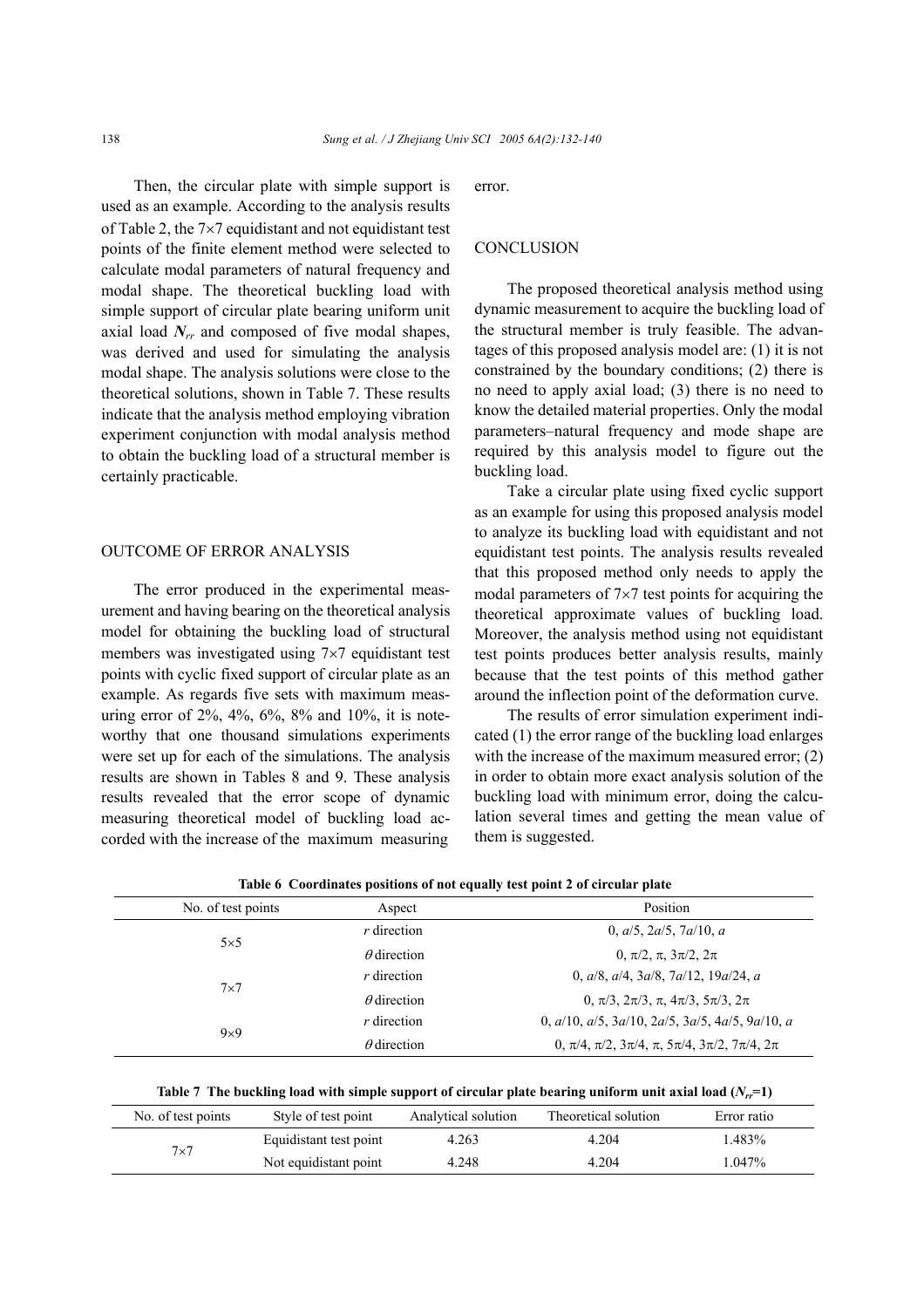| 2% maximum measuring error |                  |                       |                | 4% maximum measuring error | 6% maximum measuring error |                       |                  |                       |        |                       |                  |
|----------------------------|------------------|-----------------------|----------------|----------------------------|----------------------------|-----------------------|------------------|-----------------------|--------|-----------------------|------------------|
| Error ratio<br>$(\%)$      | Times            | Error ratio<br>$(\%)$ | Times          | Error ratio<br>$(\%)$      | Times                      | Error ratio<br>$(\%)$ | Times            | Error ratio<br>$(\%)$ | Times  | Error ratio<br>$(\%)$ | Times            |
| $-0.115$                   | $\boldsymbol{0}$ | $-0.225$              | $\overline{0}$ | 0.015                      | 47                         | $-0.365$              | $\overline{0}$   | $-0.125$              | 30     | 0.115                 | $\,8\,$          |
| $-0.105$                   | 1                | $-0.215$              | 2              | 0.025                      | 34                         | $-0.355$              | 1                | $-0.115$              | 25     | 0.125                 | 5                |
| $-0.095$                   | 3                | $-0.205$              | 4              | 0.035                      | 29                         | $-0.345$              | $\boldsymbol{0}$ | $-0.105$              | 28     | 0.135                 | 5                |
| $-0.085$                   | 13               | $-0.195$              | 5              | 0.045                      | 30                         | $-0.335$              | 1                | $-0.095$              | 30     | 0.145                 | $\overline{4}$   |
| $-0.075$                   | 25               | $-0.185$              | 14             | 0.055                      | 22                         | $-0.325$              | 0                | $-0.085$              | 32     | 0.155                 | 2                |
| $-0.065$                   | 38               | $-0.175$              | 18             | 0.065                      | 18                         | $-0.315$              | 3                | $-0.075$              | 26     | 0.165                 | $\mathfrak{Z}$   |
| $-0.055$                   | 63               | $-0.165$              | 23             | 0.075                      | 19                         | $-0.305$              | 12               | $-0.065$              | 41     | 0.175                 | 1                |
| $-0.045$                   | 59               | $-0.155$              | 39             | 0.085                      | 12                         | $-0.295$              | 7                | $-0.055$              | 36     | 0.185                 | $\boldsymbol{0}$ |
| $-0.035$                   | 74               | $-0.145$              | 29             | 0.095                      | 17                         | $-0.285$              | 11               | $-0.045$              | 31     | 0.195                 | $\mathbf{1}$     |
| $-0.025$                   | 74               | $-0.135$              | 31             | 0.105                      | $8\,$                      | $-0.275$              | 19               | $-0.035$              | 38     | 0.205                 | $\boldsymbol{0}$ |
| $-0.015$                   | 92               | $-0.125$              | 35             | 0.115                      | 4                          | $-0.265$              | 23               | $-0.025$              | 35     | 0.215                 | 1                |
| $-0.005$                   | 99               | $-0.115$              | 31             | 0.125                      | 4                          | $-0.255$              | 25               | $-0.015$              | 27     | 0.225                 | $\boldsymbol{0}$ |
| 0.005                      | 96               | $-0.105$              | 28             | 0.135                      | 3                          | $-0.245$              | 22               | $-0.005$              | $28\,$ |                       |                  |
| 0.015                      | 113              | $-0.095$              | 44             | 0.145                      | $\mathbf{1}$               | $-0.235$              | 21               | 0.005                 | 30     |                       |                  |
| 0.025                      | 74               | $-0.085$              | 29             | 0.155                      | $\mathbf{1}$               | $-0.225$              | 18               | 0.015                 | $28\,$ |                       |                  |
| 0.035                      | 62               | $-0.075$              | 35             | 0.165                      | $\boldsymbol{0}$           | $-0.215$              | 22               | 0.025                 | 20     |                       |                  |
| 0.045                      | 46               | $-0.065$              | 39             | 0.175                      | 1                          | $-0.205$              | 30               | 0.035                 | 19     |                       |                  |
| 0.055                      | 39               | $-0.055$              | 42             | 0.185                      | $\boldsymbol{0}$           | $-0.195$              | 26               | 0.045                 | 16     |                       |                  |
| 0.065                      | 13               | $-0.045$              | 58             |                            |                            | $-0.185$              | 19               | 0.055                 | 20     |                       |                  |
| 0.075                      | 7                | $-0.035$              | 38             |                            |                            | $-0.175$              | 24               | 0.065                 | 14     |                       |                  |
| 0.085                      | 5                | $-0.025$              | 50             |                            |                            | $-0.165$              | 22               | 0.075                 | 8      |                       |                  |
| 0.095                      | $\overline{c}$   | $-0.015$              | 46             |                            |                            | $-0.155$              | 20               | 0.085                 | 13     |                       |                  |
| 0.105                      | $\overline{c}$   | $-0.005$              | 61             |                            |                            | $-0.145$              | 21               | 0.095                 | 12     |                       |                  |
| 0.115                      | $\boldsymbol{0}$ | 0.005                 | 49             |                            |                            | $-0.135$              | 27               | 0.105                 | 9      |                       |                  |

**Table 8 The theoretical buckling load influenced by 2%, 4% and 6% maximum measuring error** 

Error=(analysis results−theoretical solution)/theoretical solution, 0.105=0.11~0.10

**Table 9 The theoretical buckling load influenced by 8% and 10% the maximum measuring error** 

| 8% maximum measuring error |              |                       |       |                       |                |                       | 10% maximum measuring error |                       |       |                       |                |
|----------------------------|--------------|-----------------------|-------|-----------------------|----------------|-----------------------|-----------------------------|-----------------------|-------|-----------------------|----------------|
| Error ratio<br>$(\%)$      | Times        | Error ratio<br>$(\%)$ | Times | Error ratio<br>$(\%)$ | Times          | Error ratio<br>$(\%)$ | Times                       | Error ratio<br>$(\%)$ | Times | Error ratio<br>$(\%)$ | Times          |
| $-0.485$                   | $\mathbf{0}$ | $-0.205$              | 19    | 0.075                 | 5              | $-0.585$              | $\overline{0}$              | $-0.305$              | 15    | $-0.025$              | 16             |
| $-0.475$                   | 1            | $-0.195$              | 20    | 0.085                 | 5              | $-0.575$              | 1                           | $-0.295$              | 13    | $-0.015$              | 19             |
| $-0.465$                   | 1            | $-0.185$              | 29    | 0.095                 | 7              | $-0.565$              | 1                           | $-0.285$              | 13    | $-0.005$              | 14             |
| $-0.455$                   | $\Omega$     | $-0.175$              | 17    | 0.105                 | 5              | $-0.555$              | 1                           | $-0.275$              | 23    | 0.005                 | 13             |
| $-0.445$                   | 1            | $-0.165$              | 21    | 0.115                 | 9              | $-0.545$              | $\theta$                    | $-0.265$              | 16    | 0.015                 | 6              |
| $-0.435$                   | 2            | $-0.155$              | 26    | 0.125                 | 3              | $-0.535$              | 3                           | $-0.255$              | 15    | 0.025                 | 9              |
| $-0.425$                   | 5            | $-0.145$              | 24    | 0.135                 | $\overline{4}$ | $-0.525$              | 5                           | $-0.245$              | 19    | 0.035                 | 9              |
| $-0.415$                   | 5            | $-0.135$              | 19    | 0.145                 | 3              | $-0.515$              | 2                           | $-0.235$              | 28    | 0.045                 | 8              |
| $-0.405$                   | 5            | $-0.125$              | 28    | 0.155                 | $\overline{4}$ | $-0.505$              | $\overline{4}$              | $-0.225$              | 13    | 0.055                 | 5              |
| $-0.395$                   | 9            | $-0.115$              | 24    | 0.165                 | 3              | $-0.495$              | 6                           | $-0.215$              | 20    | 0.065                 | 5              |
| $-0.385$                   | 4            | $-0.105$              | 30    | 0.175                 | 2              | $-0.485$              | 4                           | $-0.205$              | 25    | 0.075                 | 5              |
| $-0.375$                   | 18           | $-0.095$              | 28    | 0.185                 | 1              | $-0.475$              | 15                          | $-0.195$              | 19    | 0.085                 | $\overline{4}$ |
| $-0.365$                   | 14           | $-0.085$              | 28    | 0.195                 | $\overline{c}$ | $-0.465$              | 12                          | $-0.185$              | 23    | 0.095                 | 3              |
| $-0.355$                   | 20           | $-0.075$              | 23    | 0.205                 | $\mathbf{0}$   | $-0.455$              | 6                           | $-0.175$              | 20    | 0.105                 | 3              |
| $-0.345$                   | 16           | $-0.065$              | 26    | 0.215                 | 1              | $-0.445$              | 14                          | $-0.165$              | 24    | 0.115                 | $\overline{4}$ |
| $-0.335$                   | 21           | $-0.055$              | 29    | 0.225                 | $\mathbf{0}$   | $-0.435$              | 12                          | $-0.155$              | 21    | 0.125                 | 6              |
| $-0.325$                   | 17           | $-0.045$              | 21    | 0.235                 | 1              | $-0.425$              | 19                          | $-0.145$              | 21    | 0.135                 | 2              |
| $-0.315$                   | 25           | $-0.035$              | 22    | 0.245                 | 1              | $-0.415$              | 17                          | $-0.135$              | 23    | 0.145                 | 4              |
| $-0.305$                   | 13           | $-0.025$              | 19    | 0.255                 | $\mathbf{0}$   | $-0.405$              | 16                          | $-0.125$              | 28    | 0.155                 |                |